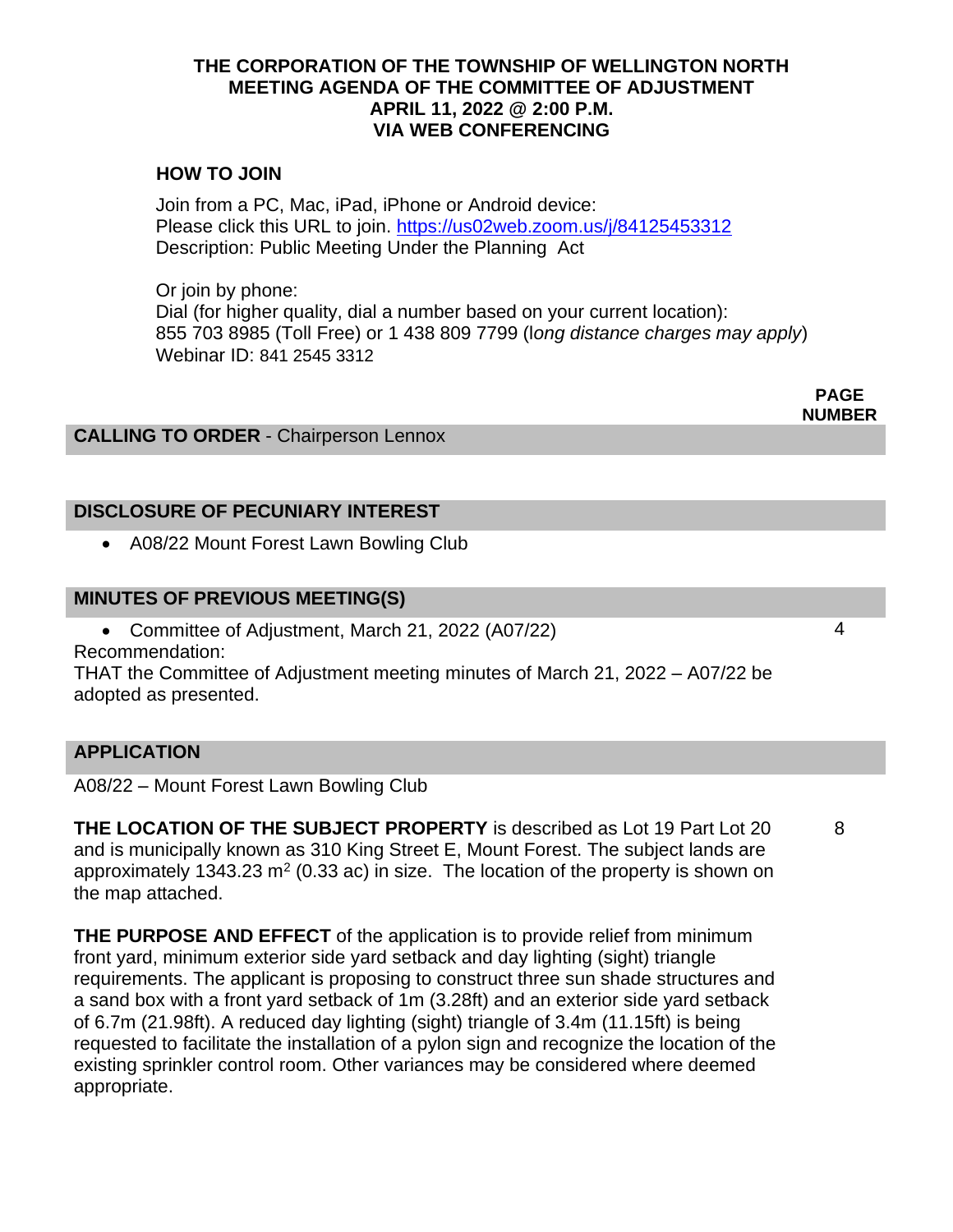# **SECRETARY TREASURER**

Notices were mailed to property owners within 60 meters of the subject property as well as the applicable agencies and posted on the subject property on March 18, 2022.

### **PRESENTATIONS**

Asavari Jadhav, Junior Planner & Matthieu Daoust, Planner, County of Wellington, Township of Wellington North

• Planning Report dated April 5, 2022 9

**CORRESPONDENCE FOR COMMITTEE'S REVIEW**

Danielle Walker, Source Protection Coordinator, Wellington Source Water Protection

• Email received March 23, 2022 (No Objection)

Michael Oberle, Environmental Planning Technician, Saugeen Conservation

• Email received March 30, 2022 (No Objection)

## **REQUEST FOR NOTICE OF DECISION**

Persons wishing to be notified of the decision must submit a written request to the Secretary-Treasurer.

## **CHAIRPERSON OPENS FLOOR FOR ANY COMMENTS/QUESTIONS**

## **COMMENTS/QUESTIONS FROM THE COMMITTEE**

### **DECISION**

CALL FOR VOTE: SHOW OF HANDS (no mover/seconder required)

*THAT* the minor variance applied for in Application A08/22, for the property described as Lot 19 Part Lot 20 and is municipally known as 310 King Street E, Mount Forest, to provide the following relief;

- 1. **THAT a reduced Front Yard Minimum of 1.0 m (3.2 ft) be permitted, for the proposed three (3) sun shade structures, sand box, pylon sign and recognize the location of the existing sprinkler control room, whereas the By-law requires 7.6 m (24.9 ft);**
- 2. **THAT a reduced Exterior Side Yard Minimum of 6.7 m (21.9 ft) be permitted, for the proposed three (3) sun shade structures, sand box and pylon sign, whereas the By-law requires 7.6 m (24.9 ft); and**
- 3. **THAT a reduced Day Lighting (Sight) Triangle be permitted of 3.4 m (11.1 ft) to facilitate the installation of a pylon sign, whereas the By-law requires 7.5m (24.6 ft).**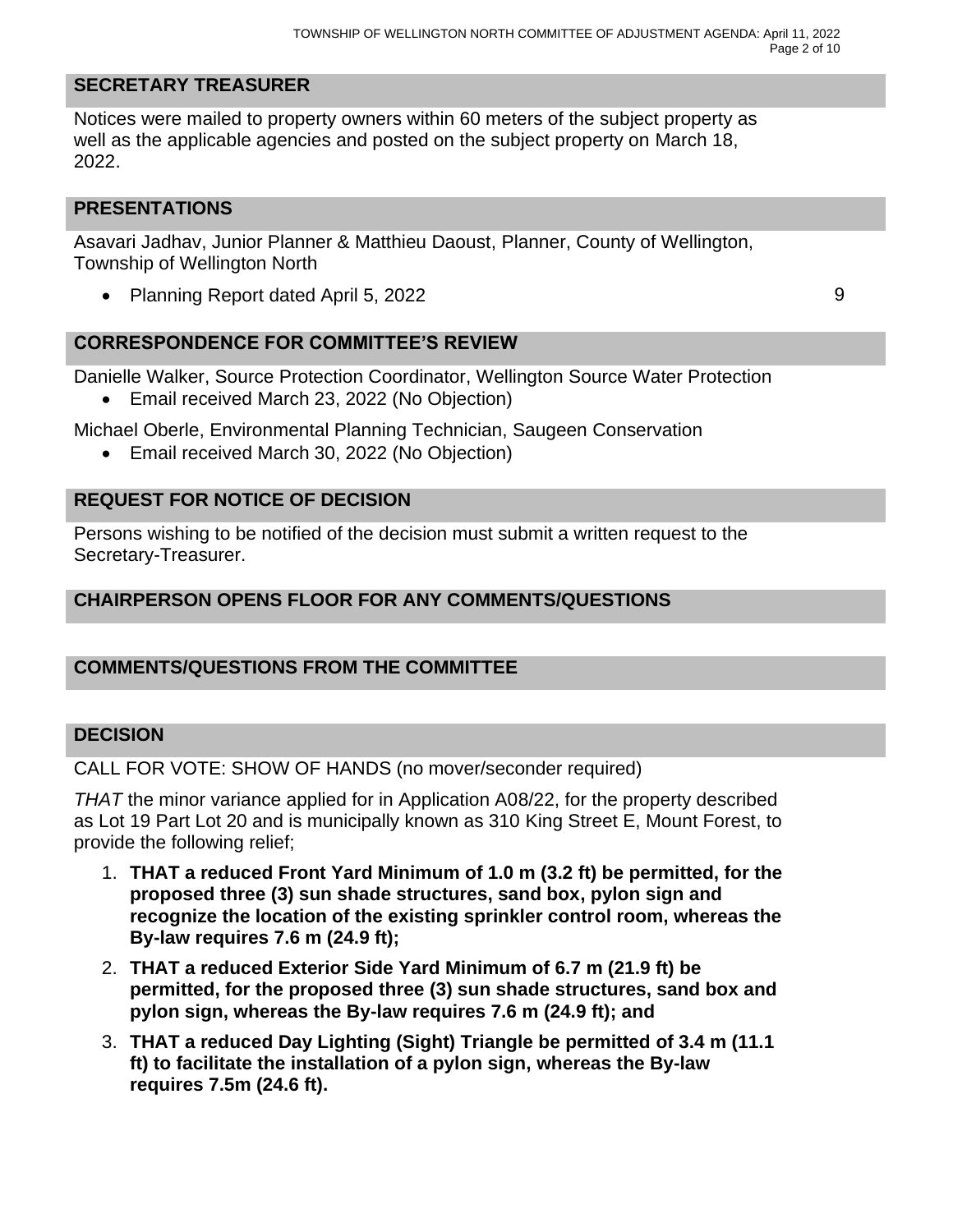*AND FURTHER THAT* The proposed 1 m (3.2 ft) front yard setback is applicable solely to the three sunshade structures, sand box and the existing sprinkler control room.. Any new structures will have to adhere to the requirements of Section 28.2 of the Zoning By-law.

## **ADJOURNMENT**

Recommendation:

*THAT* the committee of adjustment meeting of April 11, 2022 be adjourned at \_\_\_\_\_\_.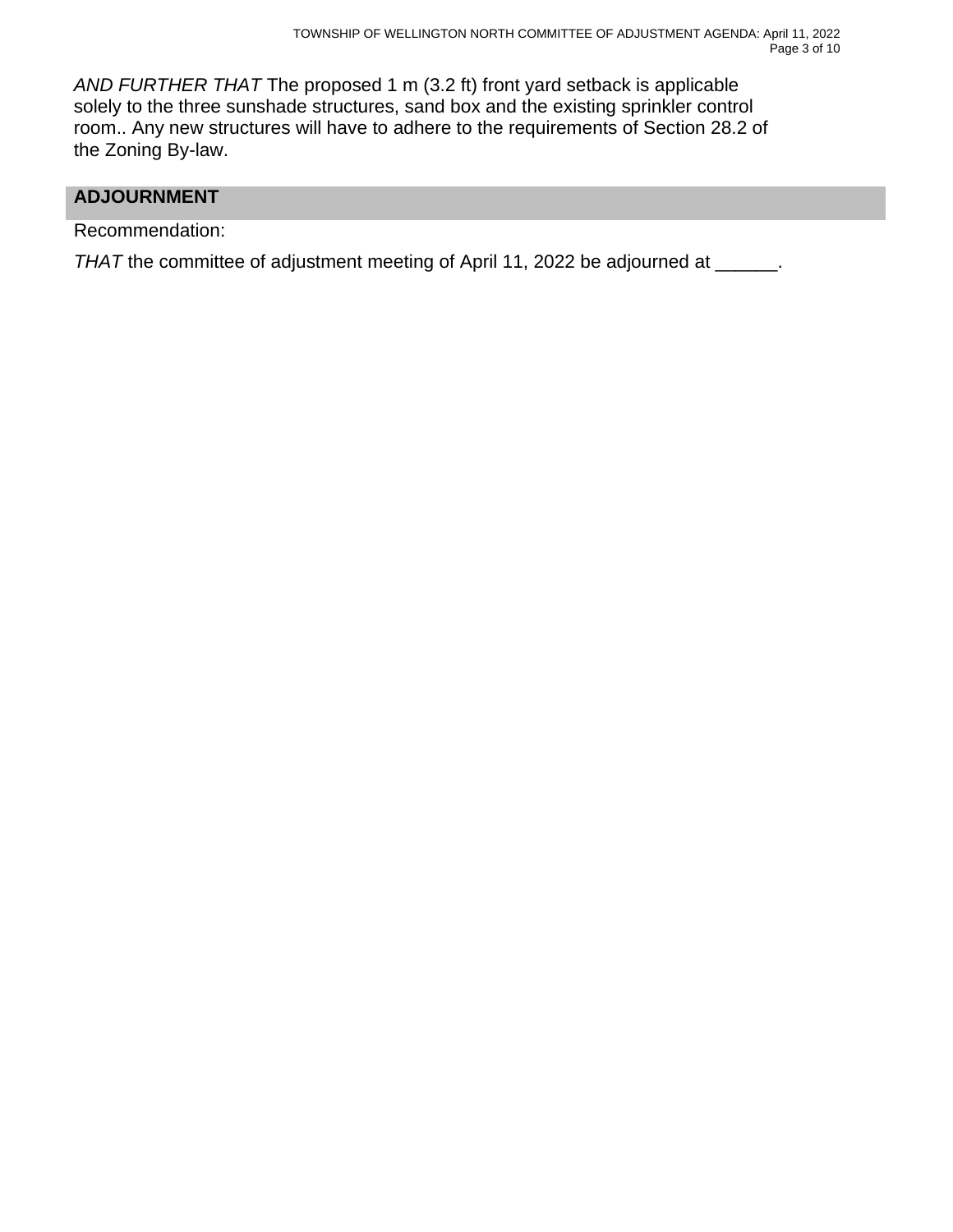#### **THE CORPORATION OF THE TOWNSHIP OF WELLINGTON NORTH MEETING MINUTES OF THE COMMITTEE OF ADJUSTMENT MARCH 21, 2022 @ 7:00 P.M. VIA WEB CONFERENCING [https://www.youtube.com/watch?v=FUM\\_FS1z4IA](https://www.youtube.com/watch?v=FUM_FS1z4IA)**

| <b>Members Present:</b><br><b>Staff Present:</b>        | Mayor:<br><b>Councillors:</b> | <b>Andrew Lennox</b><br><b>Sherry Burke</b><br>Lisa Hern<br><b>Steve McCabe</b><br>Dan Yake |
|---------------------------------------------------------|-------------------------------|---------------------------------------------------------------------------------------------|
| <b>Chief Administrative Officer:</b>                    |                               | <b>Michael Givens</b>                                                                       |
|                                                         |                               |                                                                                             |
| <b>Director of Legislative Services/Clerk:</b>          |                               | <b>Karren Wallace</b>                                                                       |
|                                                         | <b>Deputy Clerk:</b>          | <b>Catherine Conrad</b>                                                                     |
| <b>Director of Operations:</b>                          |                               | <b>Matthew Aston</b>                                                                        |
| <b>Manager of Transportation Services:</b>              |                               | <b>Dale Clark</b>                                                                           |
| <b>Manager of Environment and Development Services:</b> |                               | <b>Corey Schmidt</b>                                                                        |
| <b>Community Recreation Coordinator:</b>                |                               | <b>Mandy Jones</b>                                                                          |
| <b>Manager of Recreation Services:</b>                  |                               | <b>Tom Bowden</b>                                                                           |
| <b>Human Resources Manager:</b>                         |                               | <b>Amy Tollefson</b>                                                                        |
| <b>Economic Development Officer:</b>                    |                               | <b>Dale Small</b>                                                                           |
| <b>Chief Building Official:</b>                         |                               | <b>Darren Jones</b>                                                                         |
| <b>Director of Fire Services:</b>                       |                               | <b>Chris Harrow</b>                                                                         |
|                                                         | <b>Planner:</b>               | <b>Matthieu Daoust</b>                                                                      |

**CALLING TO ORDER** - Chairperson Lennox

Chairperson Lennox called the meeting to order.

## **DISCLOSURE OF PECUNIARY INTEREST**

No pecuniary interest disclosed.

## **MINUTES OF PREVIOUS MEETING(S)**

• Committee of Adjustment, February 22, 2022 (A04/22, A05/22, A06/22)

RESOLUTION: CoA 2022-007 Moved: McCabe Seconded: Hern THAT the Committee of Adjustment meeting minutes of February 22, 2022 – A04/22, A05/22 & A06/22 be adopted as presented. CARRIED

# **APPLICATION**

A07/22 – Richard Gingrich

**THE LOCATION OF THE SUBJECT PROPERTY** is described Concession 11, North Part Lot 20 and is Municipally known as 8884 Concession 11. The property is approximately 40 ha (98.84 ac) in size.

**THE PURPOSE AND EFFECT** of the application is to provide relief from the maximum floor area requirements for a proposed home industry (farm equipment repair shop) on the subject property. The proposed variance will permit an increased floor area of 334.45 m<sup>2</sup> (3,600 ft<sup>2</sup>), whereas the zoning by-law permits a maximum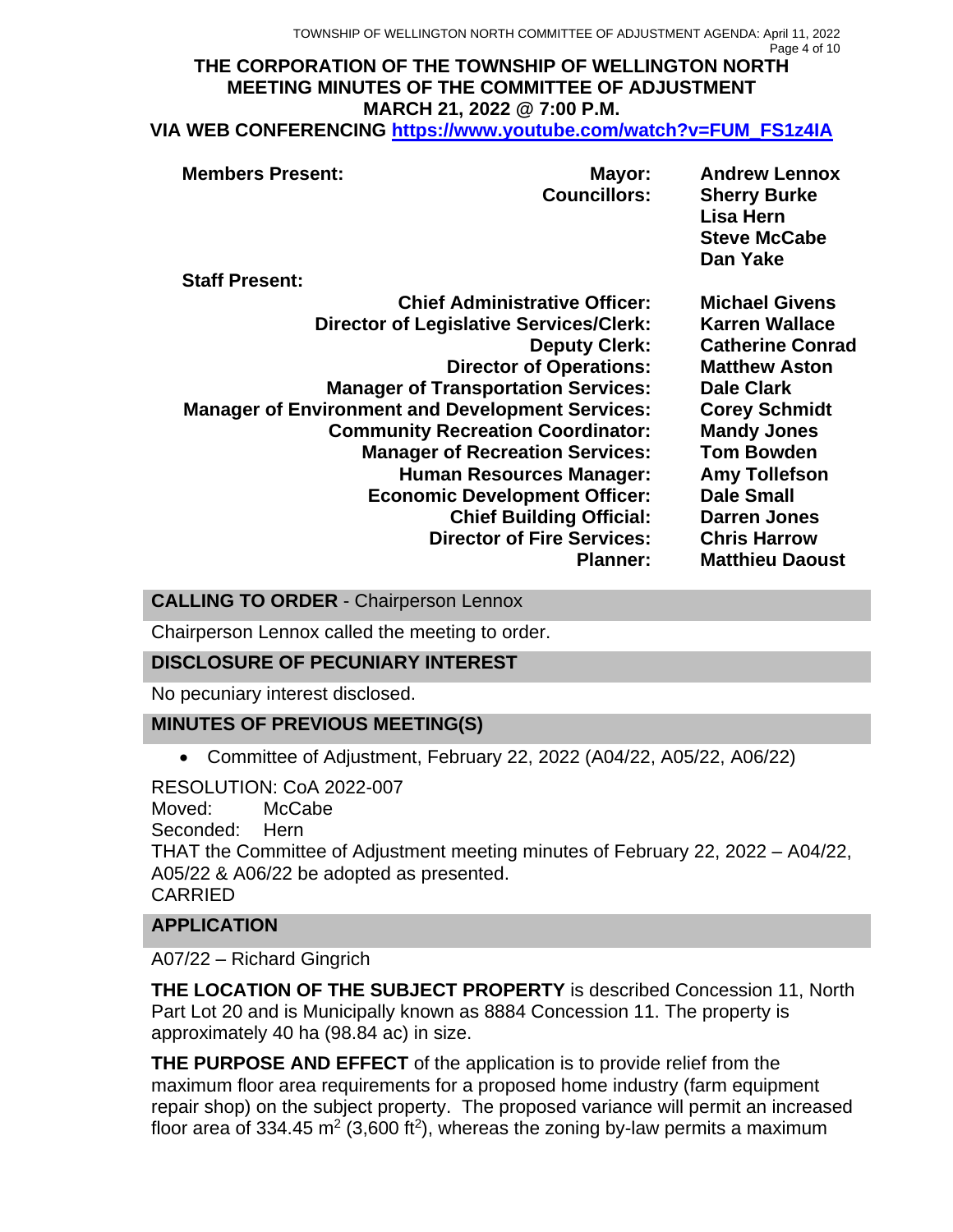floor area of 232.25 m<sup>2</sup> (2,500 ft<sup>2</sup>). Other variances may be considered where deemed appropriate.

# **SECRETARY TREASURER**

Notices were mailed to property owners within 60 meters of the subject property as well as the applicable agencies and posted on the subject property on March 1, 2022.

## **PRESENTATIONS**

Asavari Jadhav, Junior Planner and Matthieu Daoust, Planner, County of Wellington, Township of Wellington North

• Planning Report dated March 16, 2022

These comments were formulated without the benefit of a site visit.

Planning Opinion: The variance requested would provide relief from the maximum floor area requirements for a home industry (farm equipment repair shop). The applicants are proposing to construct a new 334.45m2 (3,600 ft2) farm equipment repair shop on the subject property.

We have no concerns with the requested relief and are satisfied that the application maintains the general intent and purpose of the Official Plan and Zoning By-law, and would be desirable and appropriate for the development of the subject property.

## SUBJECT PROPERTY AND LOCATION

The location of the subject property is described as Concession 11, North Part Lot 20 and is Municipally known as 8884 Concession 11, Township of Wellington North. The property is approximately 40 ha (98.84 ac) in size with an existing dwelling and three sheds.

### PROPOSAL

The purpose of this application is to provide relief from the maximum floor area requirements to establish a new home industry (farm equipment repair shop) on the subject property. The proposed variance will permit a maximum area of 334.45 m2 (3,600 ft2). The current zoning by-law permits a maximum floor area of 232.25 m² (2,500 ft2).

## WELLINGTON COUNTY OFFICAL PLAN

The subject property is designated PRIME AGRICULTURAL, CORE GREENLANDS and GREENLANDS. The identified features include Maitland Valley Conservation Authority regulated Wetlands and Significant Wooded Areas. The proposed home industry is located outside of the Core Greenland features on the property.

Under section 6.4.3 of the Plan, secondary uses including home businesses and farm businesses are permitted. Section 6.4.4 further outlines that a home business includes home industries which "are small in scale with a limited number of employees, and minimal off-site impacts – examples include minor equipment repair, woodworking, crafts, and welding".

Section 13.7 of the Plan provides consideration for minor variances provided the general intent of the Official Plan and Zoning By-law are maintained and the variance is minor and desirable for the appropriate development of the land. Consideration shall be given as to whether compliance with the by-law would be unreasonable, undesirable or would pose an undue hardship on the applicant.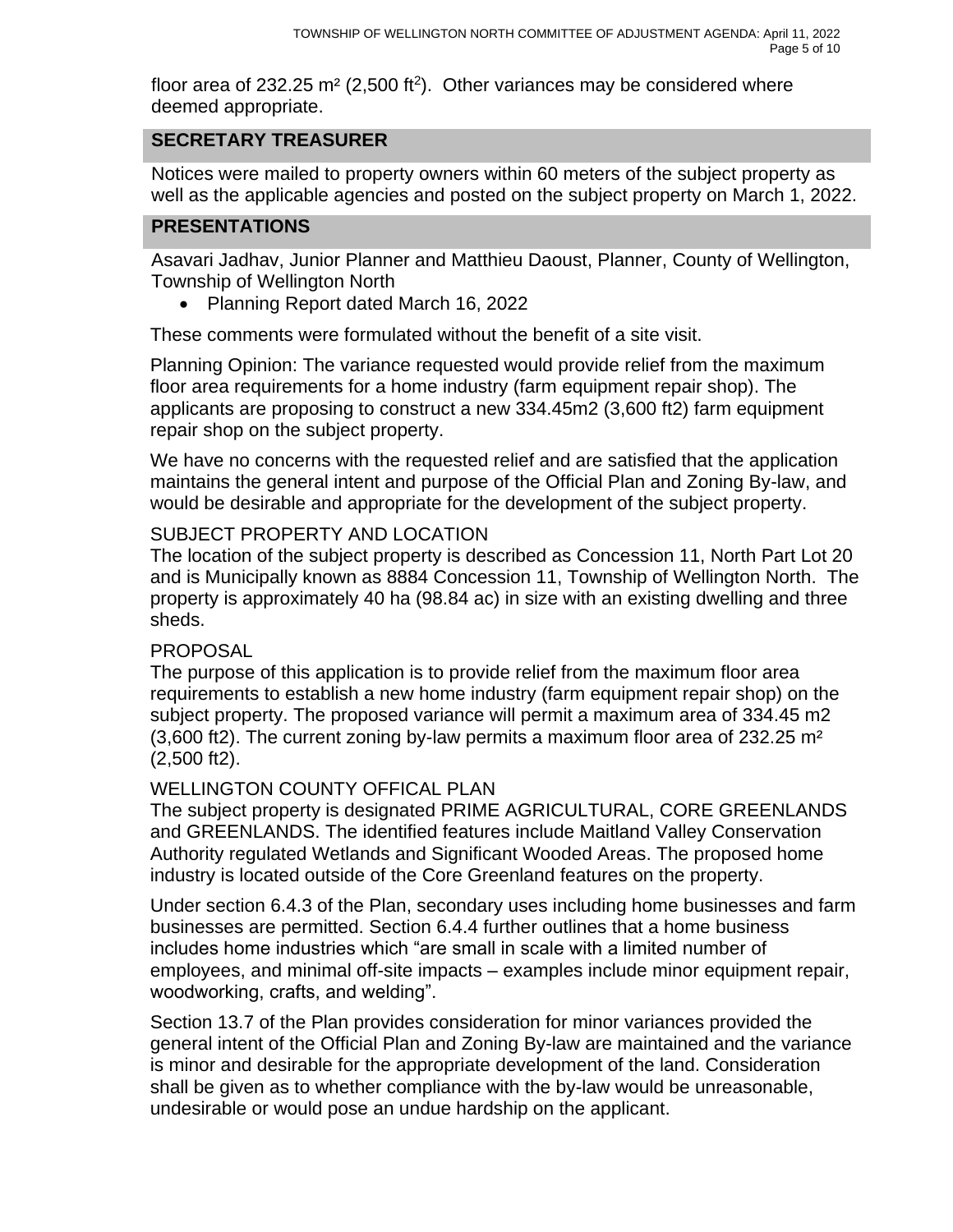### TOWNSHIP OF WELLINGTON NORTH ZONING BY-LAW

The subject property is zoned Agricultural (A) and Natural Environment (NE). The applicant is proposing to construct a new 334.45 m2 (3,600 ft2) home industry (farm equipment repair shop). The home industry is to remain small scale and secondary to the main use on the property. The property appears to be large enough to accommodate the home industry.

The variance requested would provide relief from Section 6.14 (d) of Zoning By-law 66-01 to establish a new home industry (farm equipment repair shop) with a maximum floor area of 334.45 m2 (3,600 ft2).

| <b>Home Industry</b><br><b>Regulations</b> | <b>Required</b>            | <b>Proposed</b>          | <b>Difference</b>      |
|--------------------------------------------|----------------------------|--------------------------|------------------------|
| Section 6.14 (d)                           | $232.25 \text{ m}^2$       | 334.45 $m2$              | 102.2 $m2$             |
|                                            | (2,500.0 ft <sup>2</sup> ) | (3,600 ft <sup>2</sup> ) | $(1,100 \text{ ft}^2)$ |

# **CORRESPONDENCE FOR COMMITTEE'S REVIEW**

No correspondence received.

## **REQUEST FOR NOTICE OF DECISION**

Persons wishing to be notified of the decision must submit a written request to the Secretary-Treasurer.

## **CHAIRPERSON OPENS FLOOR FOR ANY COMMENTS/QUESTIONS**

Richard Gingrich, Applicant, was present to answer questions regarding the application.

### **COMMENTS/QUESTIONS FROM THE COMMITTEE**

Mayor Lennox inquired if there is a distinction between a home industry and an agriculturally related industry in the way our Zoning By-law deals with those respectively. Mr. Daoust explained that an on farm diversified will need to go through a zone amendment. The only real distinction is the size and scale of the operation. Typically, the on farm diversified is over 4,000 sq ft. and ranges with the number of employees. Whereas with the home industry it is typically the people who live there and allows for up to two employees that don't reside on the property. Other than that, the uses are similar. If this business wanted to grow it would have to apply for another zoning amendment.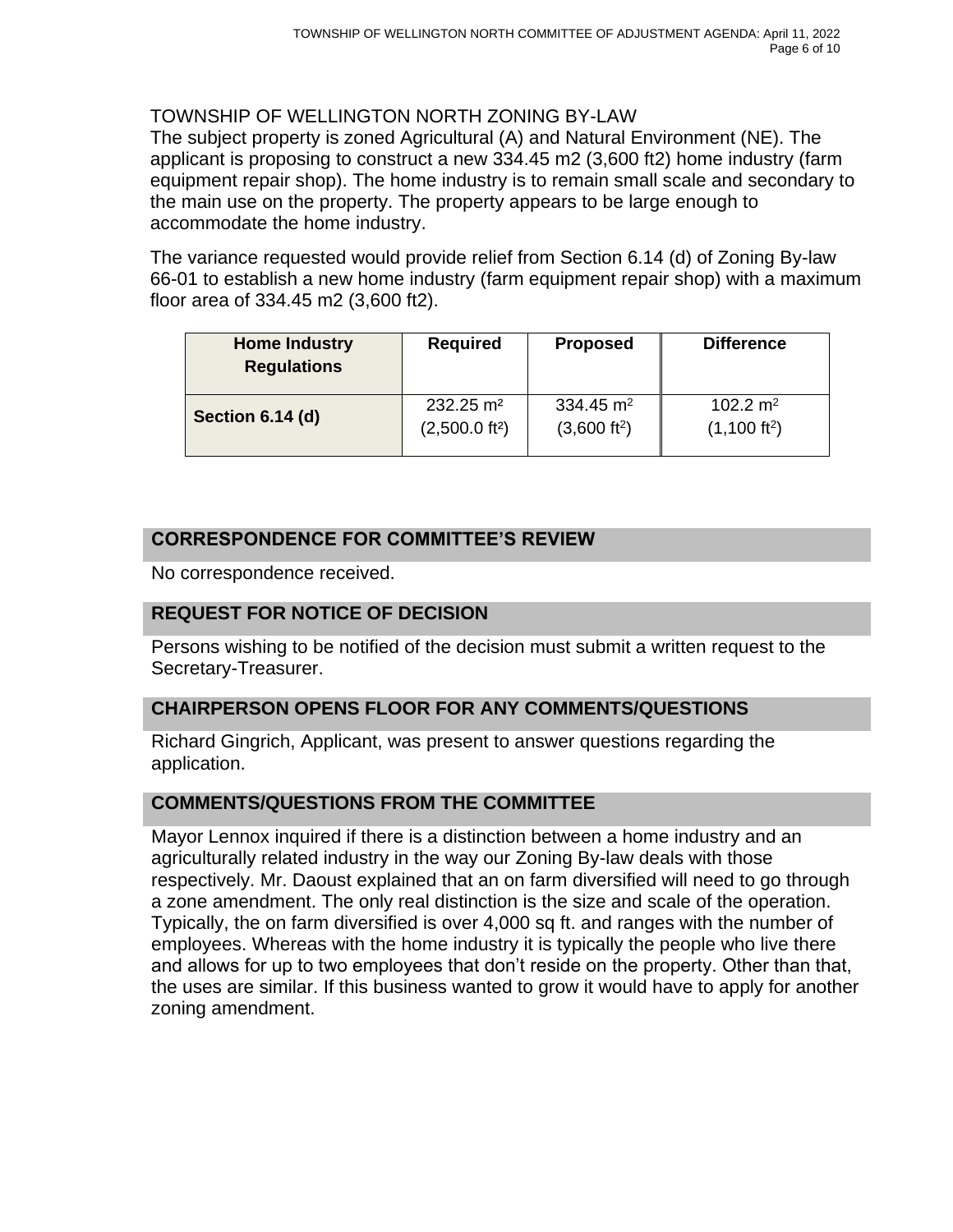# **DECISION**

CALL FOR VOTE: SHOW OF HANDS

THAT the minor variance applied for in Application A07/22, for the property described as Concession 11, North Part Lot 20, geographic Township of Arthur, with a civic address of 8884 Concession 11, to provide the following relief;

1. **THAT an increased maximum floor area of 334.45 m<sup>2</sup> (3,600 ft<sup>2</sup> ) be permitted, for a proposed home industry (farm equipment repair shop), whereas the By-law allows 232.25 m<sup>2</sup> (2,500 ft<sup>2</sup> ).**

## **APPROVED**

### **ADJOURNMENT**

RESOLUTION: CoA 2022-008 Moved: Burke Seconded: Hern THAT the Committee of Adjustment meeting of March 21, 2022 be adjourned. CARRIED

Secretary Treasurer Chair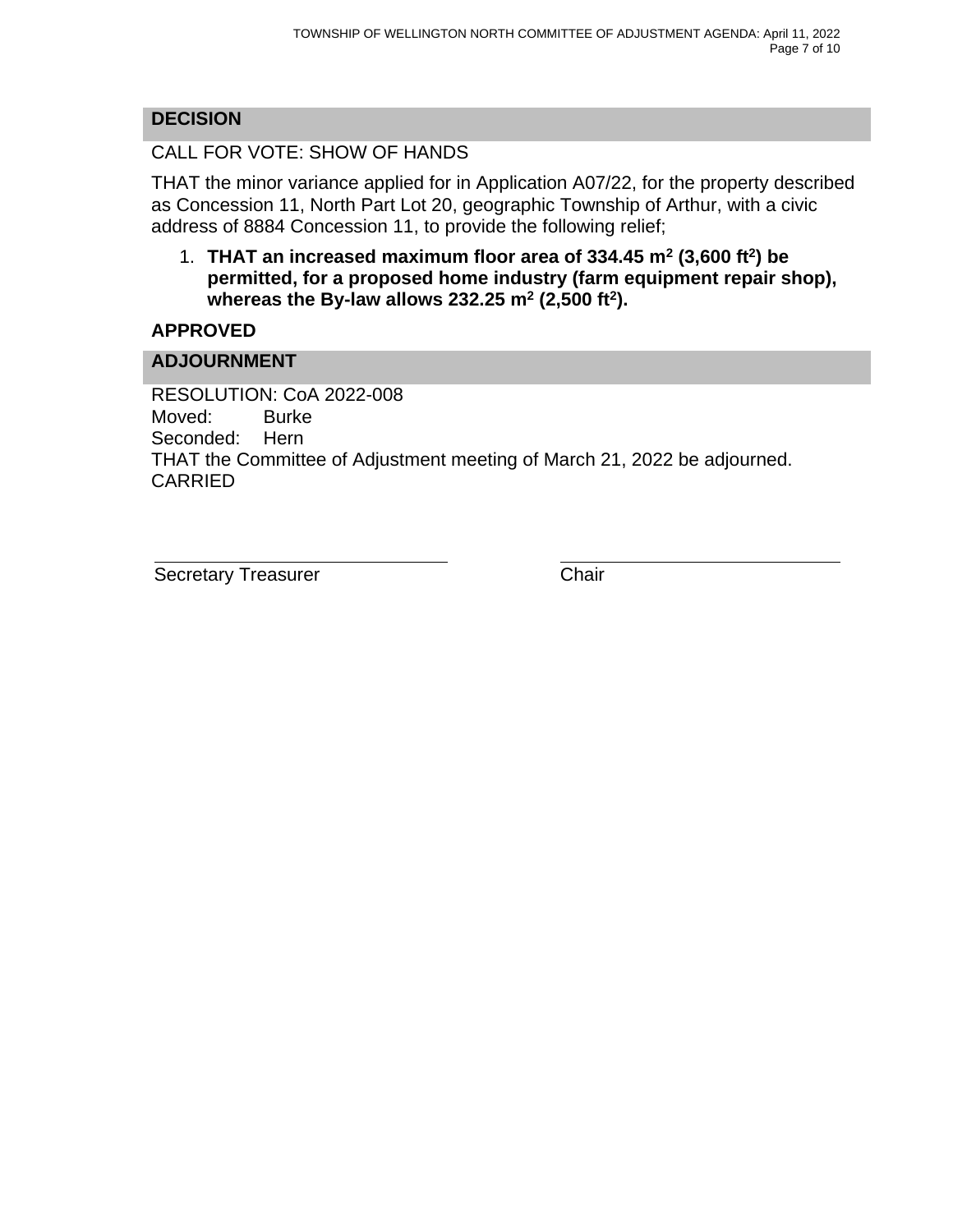

# **MOUNT FOREST LAWN BOWLING CLUB**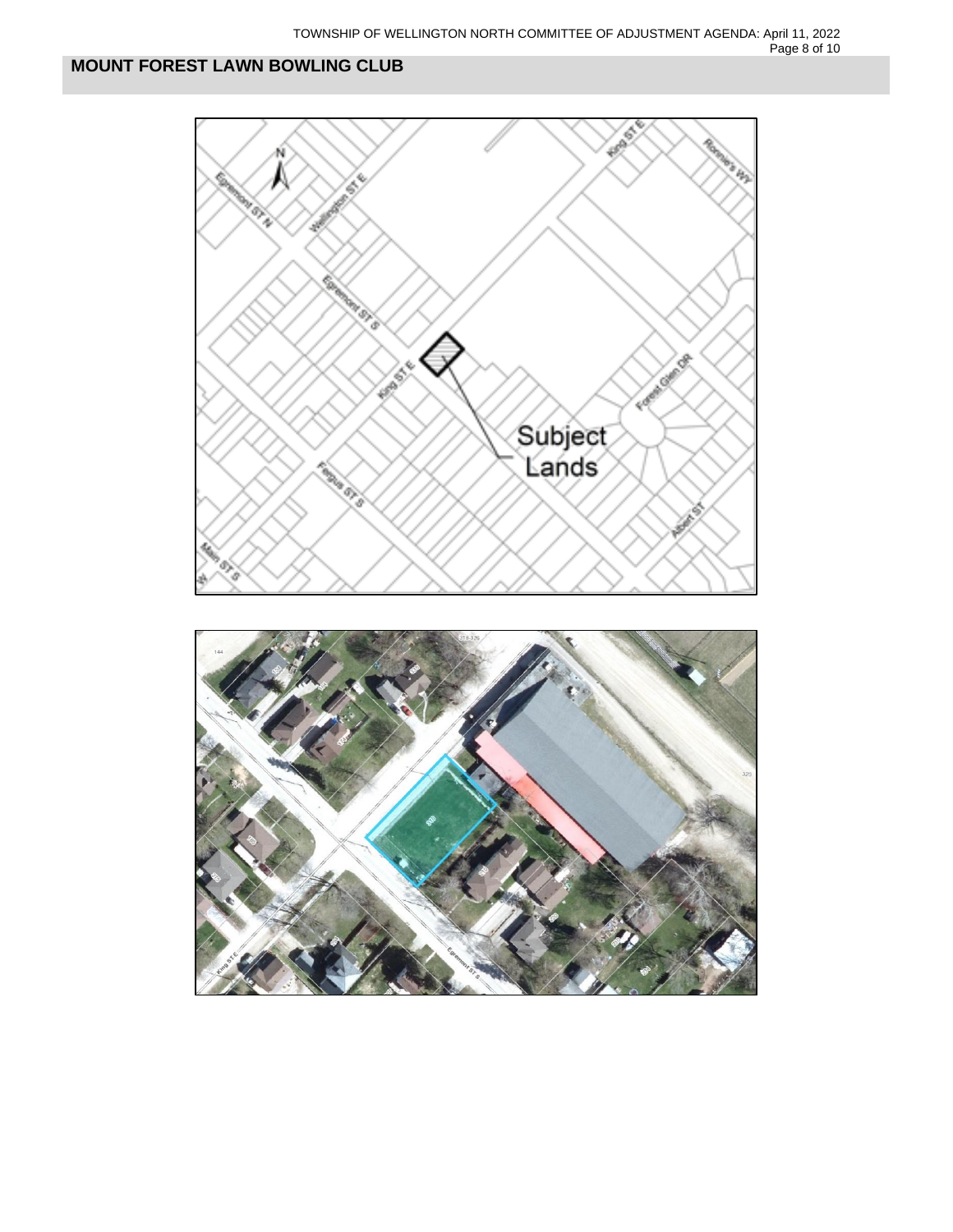

 **COUNTY OF WELLINGTON**

PLANNING AND DEVELOPMENT DEPARTMENT **ADMINISTRATION CENTRE** ALDO SALIS, M.Sc., B.E.S., MCIP, RPP, DIRECTOR 74 WOOLWICH STREET TEL: (519) 837-2600 GUELPH, ONTARIO FAX: (519) 823-1694 N1H 3T9 1-800-663-0750

April 5th, 2022

Mr. Darren Jones, Chief Building Official Township of Wellington North Committee of Adjustment 7490 Sideroad 7 West Kenilworth, ON N0G 2E0

Dear Mr. Jones,

Re: **Minor Variance Application A08/22 Lot 19 Part Lot 20 310 King Street East Mount Forest and District Lawn Bowling Club**

We have reviewed the application for minor variance and provide the following comments.

**Planning Opinion:** The variance requested would provide relief from the minimum front yard, minimum exterior side yard setback and day lighting (sight) triangle requirements. The applicants are proposing to construct three sun shade structures and a sand box with a front yard setback of 1 m (3.2 ft) and an exterior side yard setback of 6.7 m (21.9 ft). A reduced day lighting (sight) triangle of 3.4 m (11.1 ft) is also being requested to facilitate the installation of a pylon sign and recognize the location of the existing sprinkler control room.

If approved, we would recommend that the following condition be applied:

1. That the proposed 1 m (3.2 ft) front yard setback is applicable solely to the three sun shade structures and sand box. Any new structures will have to adhere to the requirements of Section 28.2 of the Zoning By-law.

We have no concerns with the requested relief and are satisfied that the application maintains the general intent and purpose of the Official Plan and Zoning By-law, and would be desirable and appropriate for the development of the subject property.

#### **SUBJECT PROPERTY AND LOCATION**

The location of the subject property is described as Lot 19 Part Lot 20 and is municipally known as 310 King Street E, Mount Forest. The property is approximately 1,343.23  $m^2$  (0.33 ac) in size. The location of the property is shown on Figure 1.

#### **PROPOSAL**

The purpose of this application is to provide relief from the minimum front yard, minimum exterior side yard setback and day lighting (sight) triangle requirements. The applicants are proposing to construct three (3) 5.9 m<sup>2</sup> (64 ft<sup>2</sup>) sun shade structures and a 3.3 m<sup>2</sup> (36 ft<sup>2</sup>) sand box with a front yard setback of 1